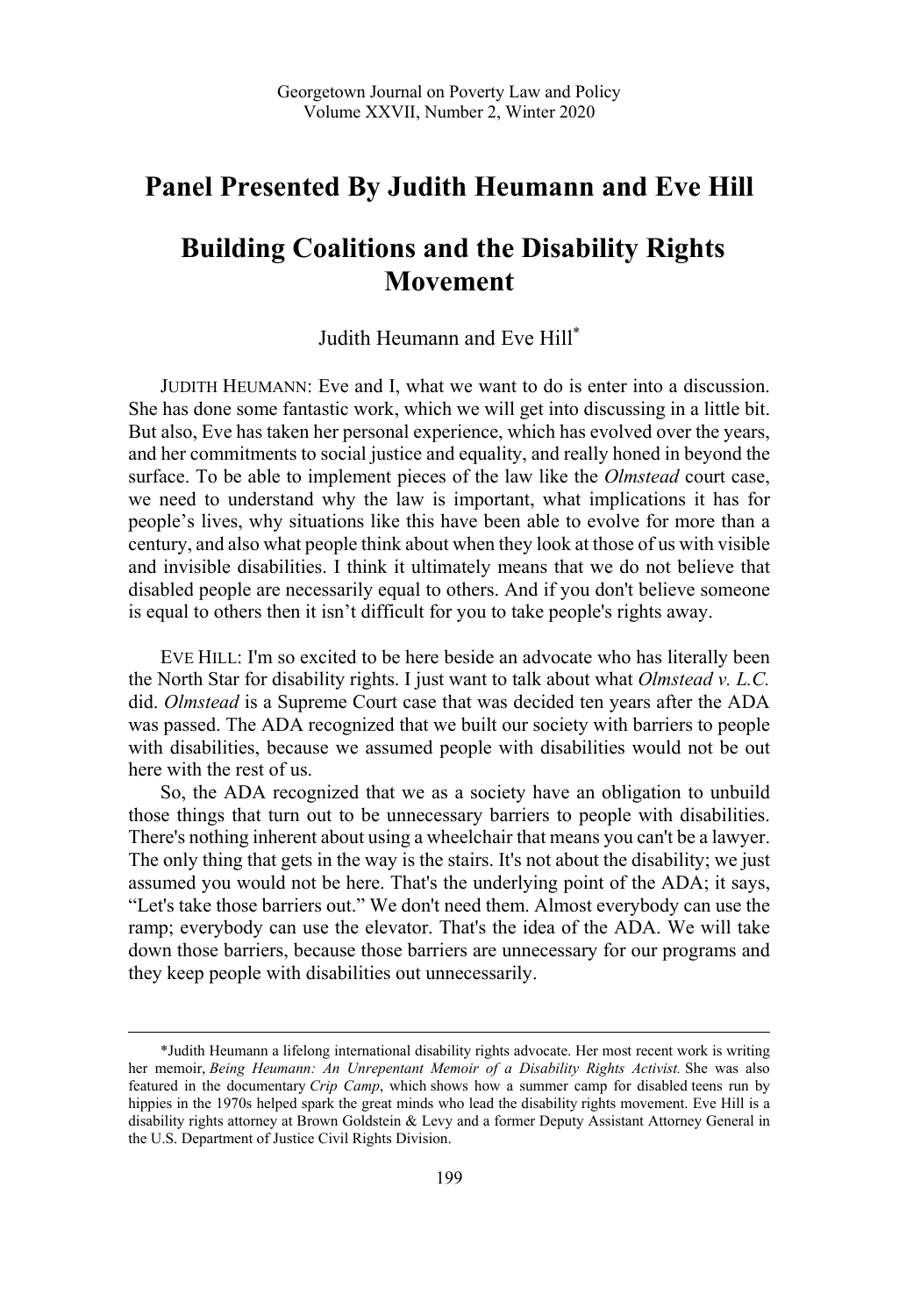But *Olmstead* goes further. What the ADA did not explicitly talk about was the other reason people with disabilities haven't been out here with people without disabilities: We are putting them over there in that institution, in that sheltered workshop, in that nursing home. So, *Olmstead* said, people with disabilities have a right to be out of that institution. That's another assumption we had—that people with disabilities were so special that they could not just be in the world. We could not provide them the extra services that they need in the regular world. We had to have special places for them. This is not a thirty-year fight since the ADA. This is a 400-year fight; a 500-year fight almost. So, it's not enough to open the doors to our employment, to our businesses, to our state and local services and say, "You can come in now." We have to get people with disabilities out of the places we have been keeping them.

*Olmstead* said, "The ADA applies not just to the services and programs and work that we give to nondisabled people, it applies to the services that we give to people with disabilities." You can't assume that there is anything special about healthcare services for people with disabilities. And the original argument had been "Well, these are services that we don't give to anybody else; you only get these because you have a disability. There is no equality question here because these services don't go to people without disabilities." And what the Court said was "No, these are healthcare services and vocational services. And even though there are certain types of healthcare services and vocational services for people with disabilities, we provide healthcare and vocational services to people without disabilities in the community. And there is nothing magical about the institution. The same services you provide there can be provided anywhere else, including in people's own homes." So, the Court said it is discrimination to keep people in those institutions unnecessarily. This was a big change. The Supreme Court said the civil rights laws apply to the "special" stuff we do for people with disabilities as well. Not just the things that we do for people without disabilities. And the Court said you have to serve people in the most integrated setting.

I emphasize that a lot, because the opinion doesn't just say you have to get people *out* of institutions. It says you have to serve them in the most integrated setting. Those services that you provide in the institution, you have to provide them in the community. So, we at the Department of Justice (DOJ) and other advocates don't say, "Close the institution"; we say, "Move the services into the community, and people will come out and have equal rights to access all the other things." But until you can get out of the institution, you can't access all the other programs and services, and the life that everyone has a right to.

*Olmstead* does not stop there either. In every *Olmstead* case I've ever worked on or even heard about, they had to talk about how they are providing these services. And they had to change their regulations, laws, or policies about how they provide the services. So, it does not stop with the civil rights law that says you have to move people out and serve them in the community. It goes into how we fund services for people with disabilities. How we deploy healthcare professionals. How we deploy DME (durable medical equipment). How we deploy medical devices. All these things were thought of as a whole different system than the civil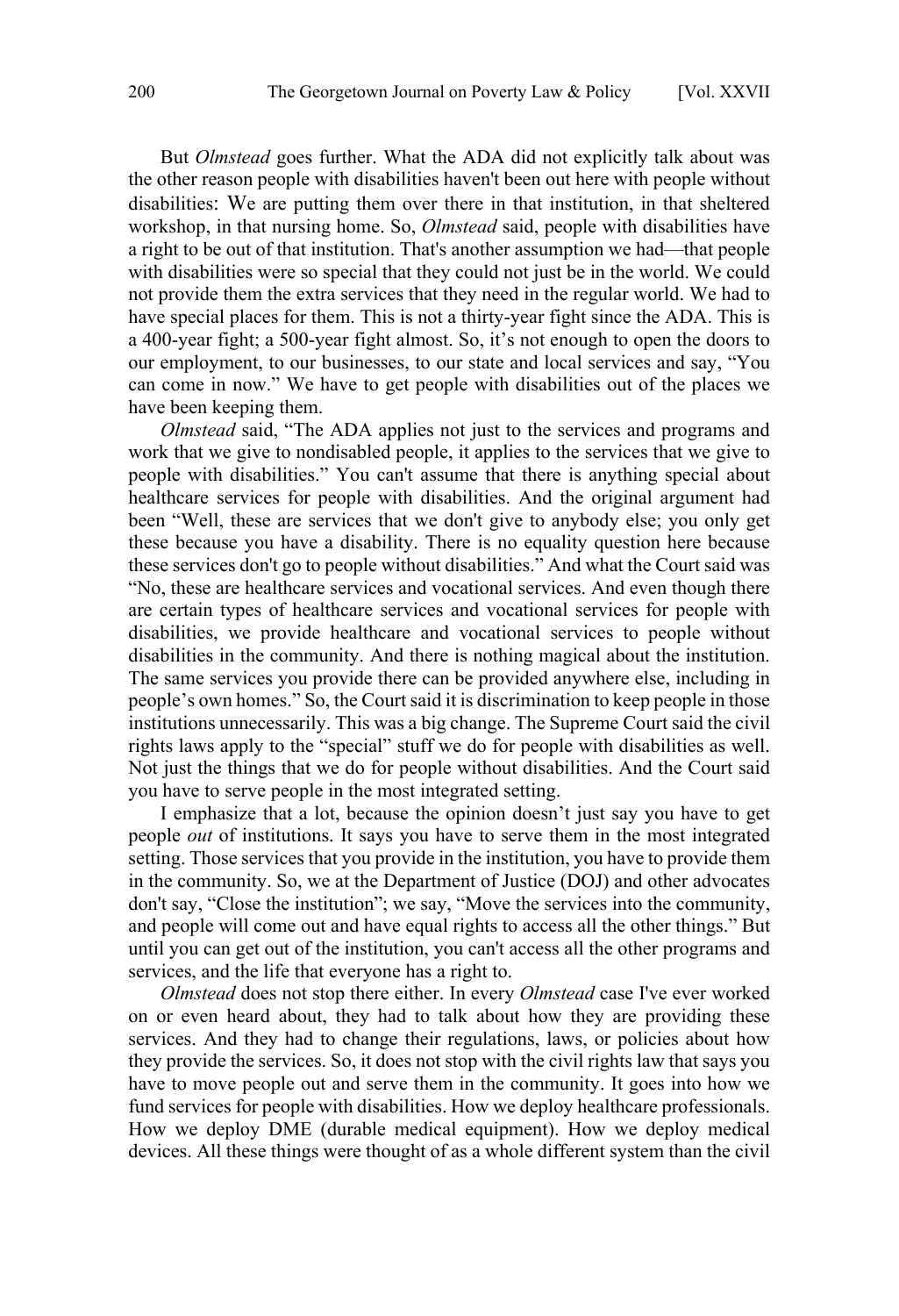$\overline{a}$ 

rights system, but the civil rights system says you have to make these things work so that people with disabilities can be out in the community.

So, looking at how Medicaid works, long-term services and supports, and the employment vocational rehabilitation (VR) services -- all that has to comply with the ADA integration mandate. And the ADA integration mandate says to jurisdictions: change those policies, procedures, and laws. And that is where we are now. Too many jurisdictions have not changed those policies, procedures and laws. They just try doing a workaround when a lawyer comes and yells at them that they are not changing as systemically as they need to.

JUDITH HEUMANN: When we talk about where we are today with *Olmstead*, in the cases you worked on in Rhode Island, Virginia, and Oregon, what was the common thread between the three and where was government?

EVE HILL: So, *Olmstead* started out with healthcare services for people with disabilities which were provided in nursing homes, psychiatric hospitals and ICF (intermediate care facilities). So, at first people looked at *Olmstead* and thought, it's just about medical institutions. But as we implemented the ADA's employment nondiscrimination requirements, employers would say "we can't find anyone with a disability." And I never believed that.

I asked, "Where did you look?" And they responded, "I expected them to show up at my door." So, where are they? It turns out they are in sheltered workshops, and that looks like a segregated setting. It is a place where people with disabilities work, but only people with disabilities and their support staff work there. And they tend to make widgets, or they are cleaning or landscaping. The shorthand for this is: "food, filth, and flowers." They assemble things, shred things, and package things. These are low-paying jobs and for people with disabilities at sheltered workshops, they tend to be even lower paying because so many of those workshops have  $14$  C certificates under the Fair Labor Standards Act.<sup>1</sup> They don't even have to pay the minimum wage; they pay less than minimum wage.

Sheltered workshops were intended, they say, to help people with disabilities transition into work by learning basic skills that would then make them prepared to go to work in more integrated employment. That was a huge failure if that was the intention, because people did not leave. Less than five percent of people with disabilities left their sheltered workshop in any given year. So, people stayed there

<sup>1.</sup> Section 14(c) of the Fair Labor Standards Act authorizes employers, after receiving a certificate from the Wages and Hours Division, to pay wages that are less than the Federal minimum wage to workers with disabilities for the work they perform. *Subminimum Wage Employment for Workers with Disabilities*, U.S. DEP'T OF LAB.,<https://www.dol.gov/agencies/whd/workers-with-disabilities/overview> (last visited Feb. 22, 2020). In 2010, there were approximately 3,300 entities in the United States which held 14(c) subminimum wage certificates, but the actual number of individuals being paid subminimum wage is not tracked by the Department of Labor. *Section 14(c) Subminimum Wage Certificate Program*, U.S. DEP'T OF LAB., <https://www.dol.gov/odep/pdf/ChapterTwo14cProgram.pdf>(last visited Feb. 22, 2020). On February 12, 2014, the President signed Executive Order 13658, which raised the minimum wage to \$10.10 for workers on Federal contracts, including workers with disabilities. *Subminimum Wage Employment for Workers with Disabilities*, U.S. DEP'T OF LAB., [https://www.dol.gov/agencies/whd/workers-with](https://www.dol.gov/agencies/whd/workers-with-disabilities/overview)[disabilities/overview](https://www.dol.gov/agencies/whd/workers-with-disabilities/overview) (last visited Feb. 22, 2020).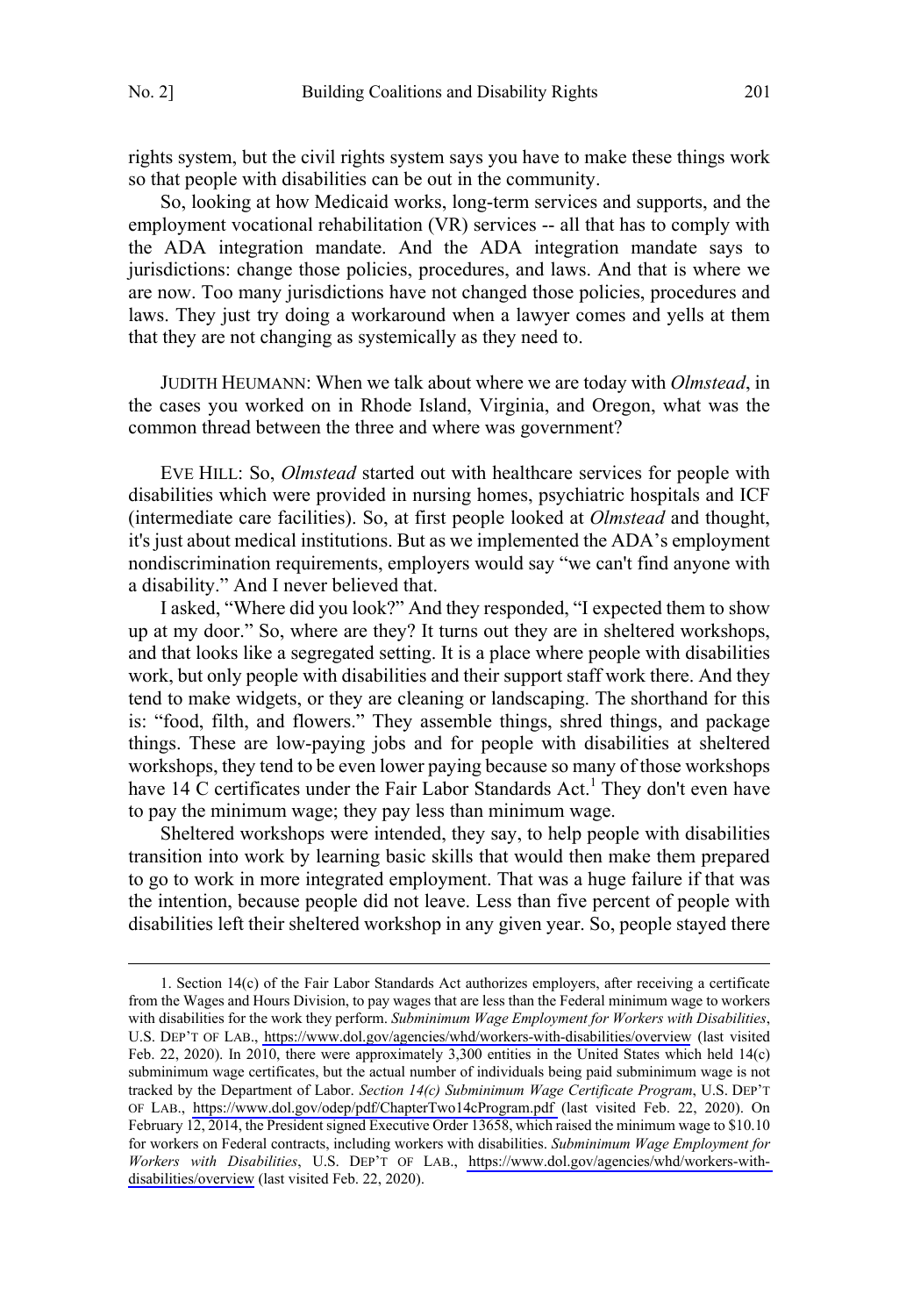for decades. Why didn't people leave? Because the workplace of today does not shred paper by hand, like the employees in the workshops do. Most workplaces are mechanized and use technology, but the workshops aren't. So, people with disabilities are really not learning a useful skill in the competitive labor market by hand shredding paper or by putting things together without the machinery that is used now in the real world. The expectations were low and people in sheltered workshops tend not to be accommodated even with the kind of accommodations they would get in a mainstream integrated workplace. So, we said that is segregation, and there are government systems and school systems pushing people into those sheltered workshops. The systems need to be reformed so that they serve people in competitive integrated employment. Their goal can't just be a job, however defined. It has to be a regular job. A job like any person without a disability would seek. It ought to be based on what the market availability is and what the person is good at. Everybody is good at something. What the person wants to do tends to be what they are good at. And then we can help people get those jobs.

Sheltered workshops were also based on the idea that you would train and then place people with disabilities. You would spend years learning to do a job and then we could put you in that job, it will be like magic. And that never worked. In fact, in mainstream integrated employers now, they know it doesn't work either. Onthe-job training works for everybody. It works for people with disabilities as well. It's not magic. And we can support people in integrated competitive employment settings.

So how do you change from a government-funded system that sends people to segregated settings and then forgets about them to one that is integrated? You need to shift government funding and services from those segregated settings into integrated settings.

So we did that in Rhode Island, and Rhode Island, to its credit, worked with us to do it. Their key problem was that the Providence schools and others had sheltered workshops on premises. So, kids would enter high school and go to the disability wing of the high school. Picture this: it's somewhat Dickensian, with a disability wing and a non-disability wing, where the students were only integrated during lunch, and then the students with disabilities were cleaning and doing things for the students without disabilities. They spent their days in this wing. And they worked there instead of learning. They worked on a contract for an adult sheltered workshop, doing the same things the adult sheltered workshop did. Guess what they were prepared for when they left school? They were prepared to work in a sheltered workshop. So that's where they all went. In fact, that's where they were told to go. It formed a school-to-sheltered-workshop pipeline.

Rhode Island closed that and, it turns out, the amazing thing was, the assumptions they had about people with disabilities were so stunningly wrong. We had one kid who was pretty non-verbal. So, they just had him shredding and packaging and so forth for five years after he left high school. Then, he got a job in a hospital, in their payroll division, and it turns out he was a whiz at Excel. But because he couldn't communicate with us the way we expected him to, we assumed he couldn't do much. But he can. At one time, he made almost as much as his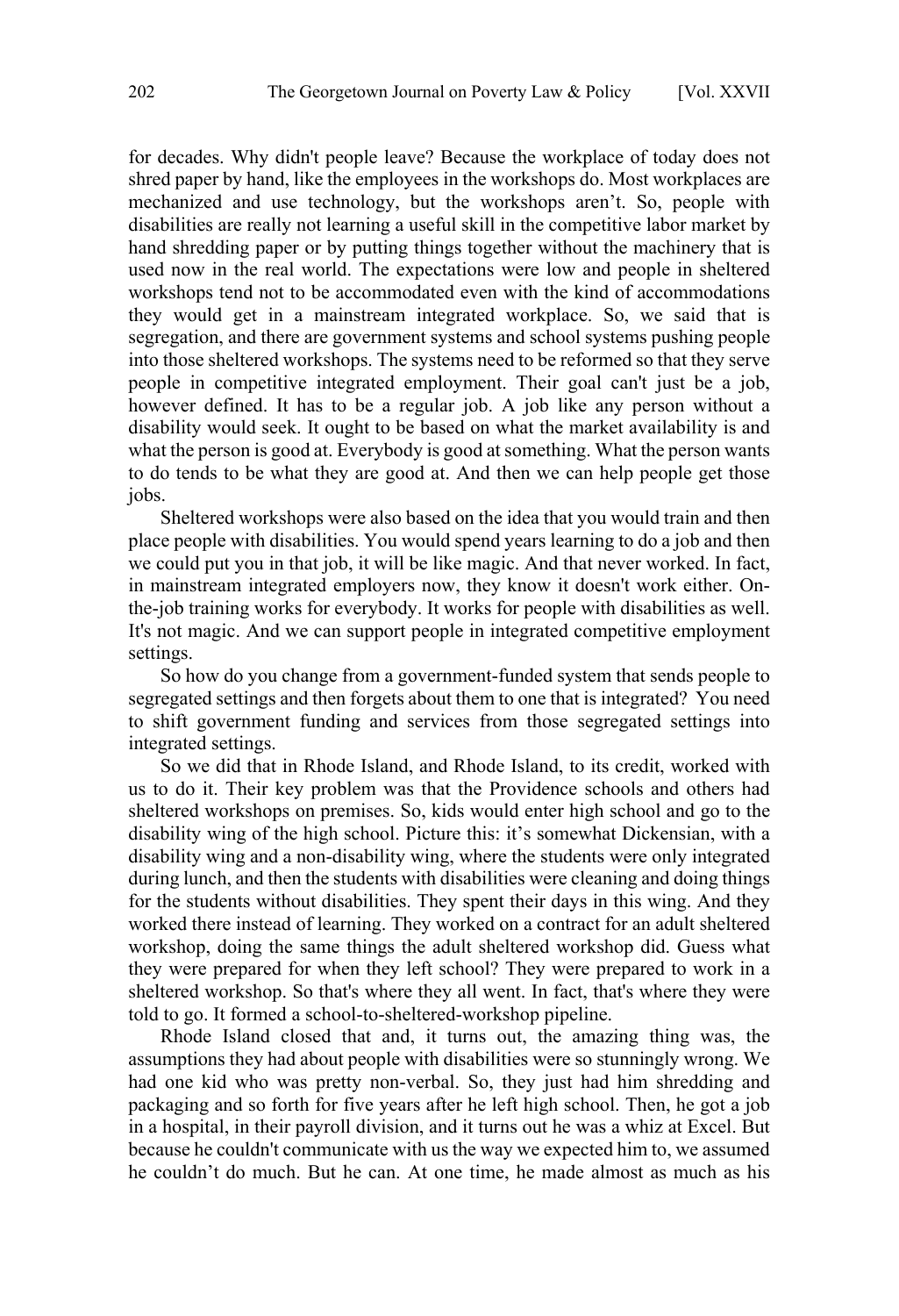lawyer, and he was in the union and got full employment benefits. So, it was not a bad transition.

Rhode Island did not fight it and went with it and got out of the consent decree, and now does not have court oversight anymore. Oregon, however, fought it. It was the same thing there: The students with disabilities were doing the laundry for the students without disabilities. They were serving their meals. They were cleaning up in the cafeteria. At least they didn't have so many sheltered workshops in the schools, but they were preparing—pipelining—students with disabilities from schools into sheltered work. So, Oregon is in the middle of a transition away from that, taking the *Olmstead* mandate and not just looking at healthcare services.

We are not looking just at particular types of institutions, because anything that looks like an institution is an institution. What is sending people there? There is nothing off the table in terms of the services we need to lead to integration. No kind of services are off the table in terms of having to comply with the civil rights laws. So now we are moving into criminal justice. Jails were not intended as institutions for people with disabilities. But, as we hear frequently, they are becoming those. More and more people with disabilities are ending up in jail. And I know a lot of people with disabilities, and they are no more criminal than anybody else. So why is that? What are we doing? Is it our law enforcement or our societal supports for people that leaves them with no options but jail?

JUDITH HEUMANN: So, I think what you can get from this discussion is to look at things like an onion. And you have to peel an onion. And that is not just in the area of disability, but typically things are very complex. And when we're looking at the causes of people going into institutions. I'd like to deviate for a second to ask what you consider an institution? Nursing homes?

How many of you would consider a nursing home an institution? Do you believe people are going into nursing homes freely and willingly? Or do you think there may be other obstacles in their lives that are causing them to go either into a nursing home or what we call a long-term adult living situation? Do you think when people have choices in their homes and their communities, they would choose a nursing home or to live in their homes?

I presume some of you have parents and grandparents who are getting older. Think about their lives, think about what they may need now or in the future, and look at what is available in the community, not only what is available, but how you access it. Are there means-tested programs that would preclude some people from getting into them? Are there programs that are in place that might be easily accessed? Say you know someone is going to need personal assistance. Personal assistance is there to help you go to the bathroom and help you get dressed. Not all people know that, but it is part of what personal assistance is and it's relevant to this discussion in *Olmstead* in so many ways.

I had polio in 1949. When you are five years old in the 1950s, if you can't walk, you can't go to school. My mother pushed my wheelchair to school in 1953.

My parents were immigrants, and there were no laws in place. So, she [my mother] was not thinking about an IEP or some kind of a plan; she was not thinking about asking the school district to provide transportation or to help me get in and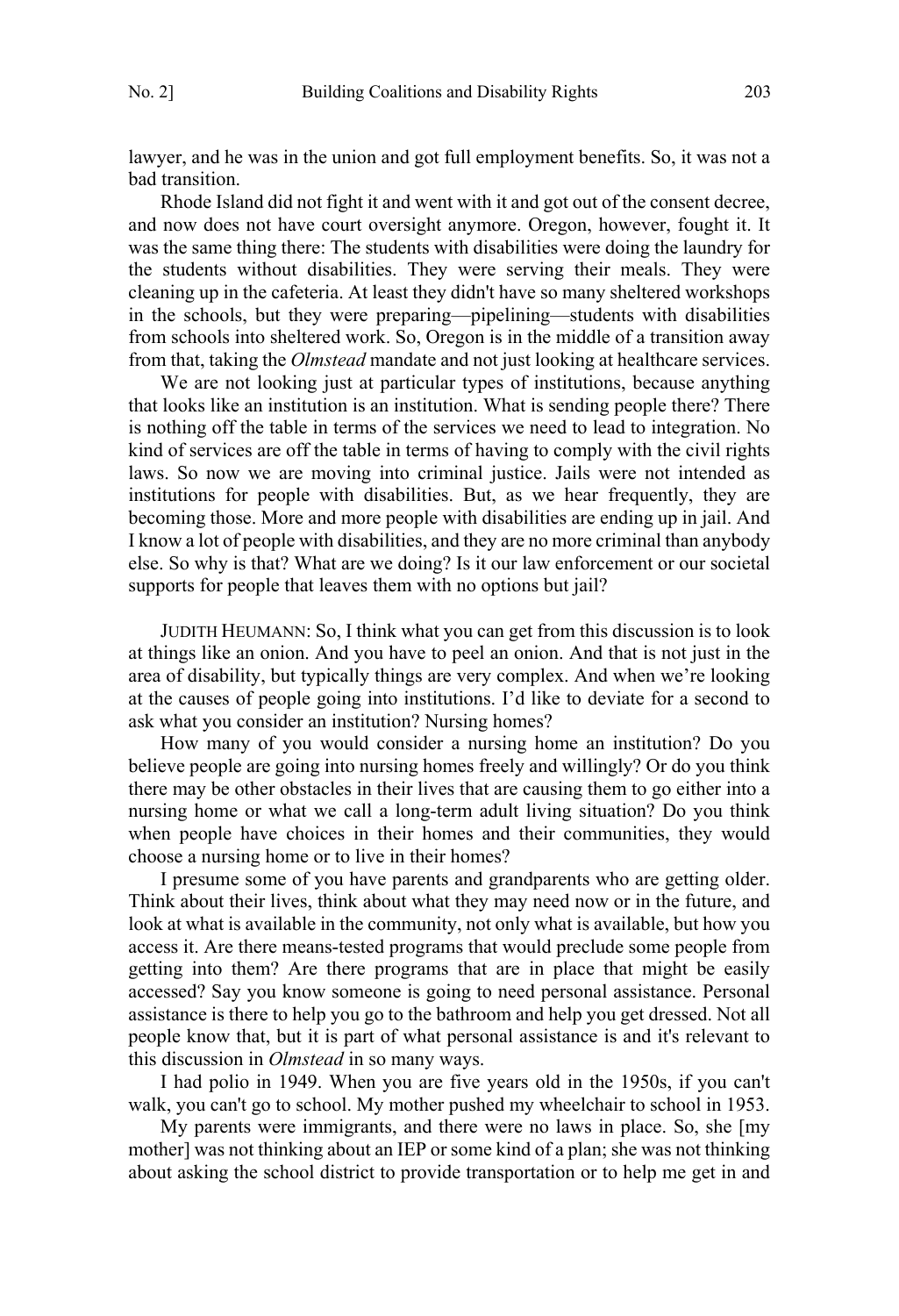out of the school or go to the bathroom. She only wanted them to take me in the classroom and teach me what they were teaching my brothers. But the answer was no.

You may think that is something that no longer happens today. For any of you who have any interest in international issues or come from another country, it's always interesting to look at what is going on in these countries. The reason why I think it's important is because of the path that we have gone down in the United States as far as the creation of institutions, stigma of disabled people, lack of employment and education opportunities, basically not allowing people to believe they have the same rights as other people. And even for those who do believe they have the same rights, having to legitimize the disabilities. And one of the acts that is so important to recognize, is that members of Congress did not believe that discrimination was systemic. They did not believe there was a need to end unjust discrimination against disabled people. We don't see it as discrimination. I think in the area of disability, this is a really important issue.

Discrimination as it pertains to disabled people is still a relatively new term. In the civil rights movement, discrimination is something that has been around for a long time. People used the word. They used it more and more. They thought about the importance of the word. They were looking at what discrimination is. In *Brown v. Board of Education*, they looked at the discrimination that existed if you were a black child versus white child, including what the children thought about themselves and relationship to the overall society. In the area of disability, I think many people don't want to believe that someone is discriminating and so we say, "Oh, well, they did not mean it. They did not understand it." Well, that may be true. But what does that mean when I am being discriminated against?

AUDIENCE QUESTION: Can you please address the issue of the additional cost of all these services fostering independence and integration? How do we pay for them?

JUDITH HEUMANN: I think one of the issues that people frequently will raise is, "it will cost too much money." I will give you an example. When Section 504 came out in the 1970s, that law says you can't discriminate based on disability in any program or area receiving money from the federal government. One of the areas is accessible transportation, because all transportation systems in the U.S. buses, transit systems, etc.—receive money from the federal government. And people argued that it would cost too much money to make buses accessible. So, if you take this little "onion" example: We buy buses every fifteen to twenty years; that is the life expectancy of a bus. The issue for accessibility of the buses was that there are stairs, and they had to address the stairs. For those people who were really knowledgeable about transportation, ultimately what we found was that it cost as much money to make a bus accessible as it did to install air conditioning and heating. And when we were not making buses and trains accessible, it was not only having an adverse effect on disabled people, but also an adverse effect on people with minor disabilities and people who did not pay attention.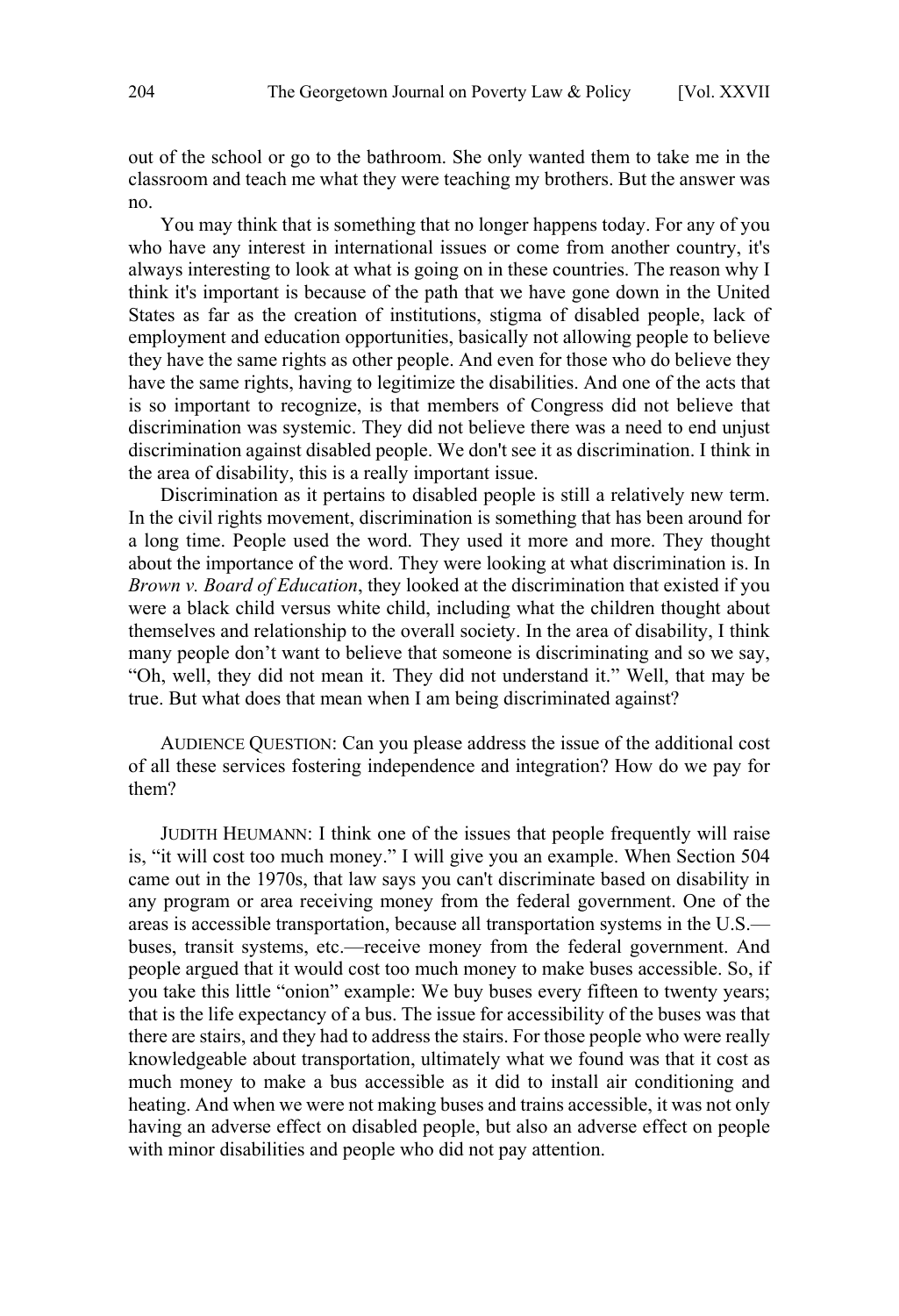So, one of the points we need to look at when we talk about costs is: what are the real costs? You put people in the institutions, and I think the costs are equal or even more expensive. We look at some of the situations that are going on in institutions, for example, violence against people in the institutions, the inability of people to be able to get into the community and be able to work, to be able to participate in society. I don't believe any cost-benefit analysis as far as it pertains to civil rights. But I believe the bottom line is that we can see it is no more expensive for people to be in the community than it is for people to be in institutions. Because in the community you can contribute in so many ways that you can't in an institution. One of the points we need to look at when we discuss costs is what do we take into consideration when looking at cost. Placing people in institutions is costly both from the pure dollar amount and then the adverse effect segregation has on the individual and the society overall. Assault and sexual violence that occurs in institutions is frequently not reported, making victims of disabled people. Disabled people are unable to get into the community for employment and the false view of society that disabled people cannot contribute continues to be perpetuated. Actual costs for institutionalization are more expensive [but] cost benefit analysis should not be looked at when we are discussing civil rights. Most importantly, segregation in these institutions is because of bias and historic discrimination.

EVE HILL: Following up on that, in all litigation we have to look at the cost question, and in each case, we have shown it is not more expensive to provide these services outside an institution. And shockingly, as I mentioned earlier, it's the same services. The additional costs tend to be transportation, because now you have to move those staff people around to different locations, and housing. But you reduce costs on buildings. So, the cost argument is not true. Just as the cost defense in *Brown v. Board of Education* was not true. I would say I'm not sure cost is supposed to be a defense to civil rights.

The cost issue exists because we set the system up this way. And now we have to dismantle it. That's when there is extra cost. The only time there is extra cost is when you are running two systems. You have a community-based system and an institutional system. When you have the money follow the person out of the institution and into the community, the cost doesn't go up. It's just while you have two systems going on. So that's a short-term cost, and I would say worth it. But when we look at civil rights for other groups we *don't* say: "Oh, it will cost us too much to do that. We will have to educate all of these minority children. Oh, women will come, and we will have to educate them, and then they will want to work, and who will take care of the kids?! We are all going to die." We don't accept that argument for racial minorities and women. We don't accept them for people with disabilities either.

JUDITH HEUMANN: I want to say this discussion is looking at *Olmstead*, which is where we talk about individuals who have significant disabilities. But, when we're having this discussion, we're talking about the full range of disabled individuals. It's important for this conversation to understand that discrimination can be anything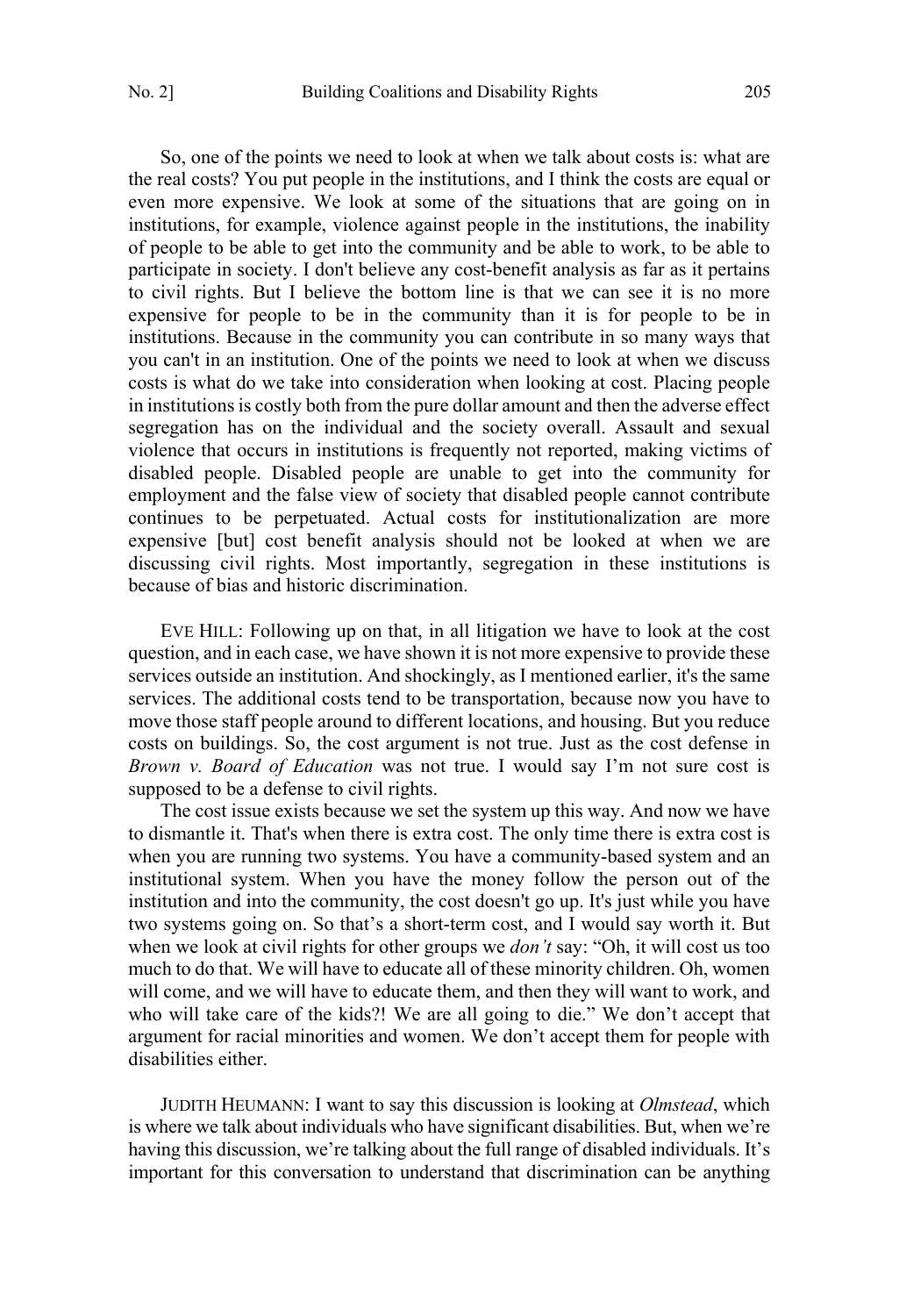from someone having a limp to someone knowing that you had HIV in your family, to discrimination against being overweight. Whatever it may be.

And I think it's important to understand that the Americans With Disabilities Act and the results of *Olmstead* are intended to go beyond people with the most significant disabilities. For those of you who are studying law or looking at other forms of employment in the social service system, we really are talking about a very broad group of people.

I want to give a little bit more information following up on the story of my mother taking me to school. So, then I had the privilege of having a teacher come to my house for two-and-a-half hours a week. One day for an hour, one day for an hour-and-a-half. And when I was really good, they sent an occupational therapist to my house. So, I could say it was three-and-a-half hours, but I never counted that as part of the educational program. But nevertheless, I would say it is important for people to realize that in many ways these situations still exist for certain populations of children. When I finally did get to go to school, I was in a regular public school, but in a basement classroom that was for the disabled to learn. This issue of separate schools for disabled kids, or separate classrooms for disabled kids, remains. We were on the same floor as the dining area and we were not allowed to eat with the non-disabled kids. We used to share the bathrooms, but then they built bathrooms in the special ed classes. The only time we were being "integrated" was once a week for the assembly.

And you can go visit schools today, not just the special ed schools where everything is segregated, but you can go to a school where they have special ed classes for kids with disabilities and look at what kinds of integration are really happening. Now, why is the issue of integration important? I don't think that we should be saying that integration for disabled children is different than for nondisabled children. So, if we believe in *Brown v. Board of Education* and other cases, and we recognize the fact that segregation is not good, then segregation for disabled children is not good. It does not mean that children with certain types of disabilities may need additional support and may need to come out of classes to get certain kinds of supports.

There was a really great film called "Educating Peter."2 It was about a mother and her son—I think he had down syndrome—and how when he was in kindergarten, the school said, "No, not yet. We want him to get used to school." So, he was in a segregated environment. Then she wanted to integrate him into first grade, and it was the same thing. So, he was going into third grade, and the mother said, "I want him in the third grade, period. You need support in the classroom." And they did it. As I was looking at the documentary, I thought "I don't know that I really want to show this to anybody," because for the first six months in the classroom, Peter was having real difficulty. He was being disruptive. But what was really important about this film is that it showed that as he was becoming more integrated and accepted in the classroom, both himself and his peers, his behavior dramatically changed.

 $\overline{a}$ 

<sup>2</sup> EDUCATING PETER (HBO 1992).